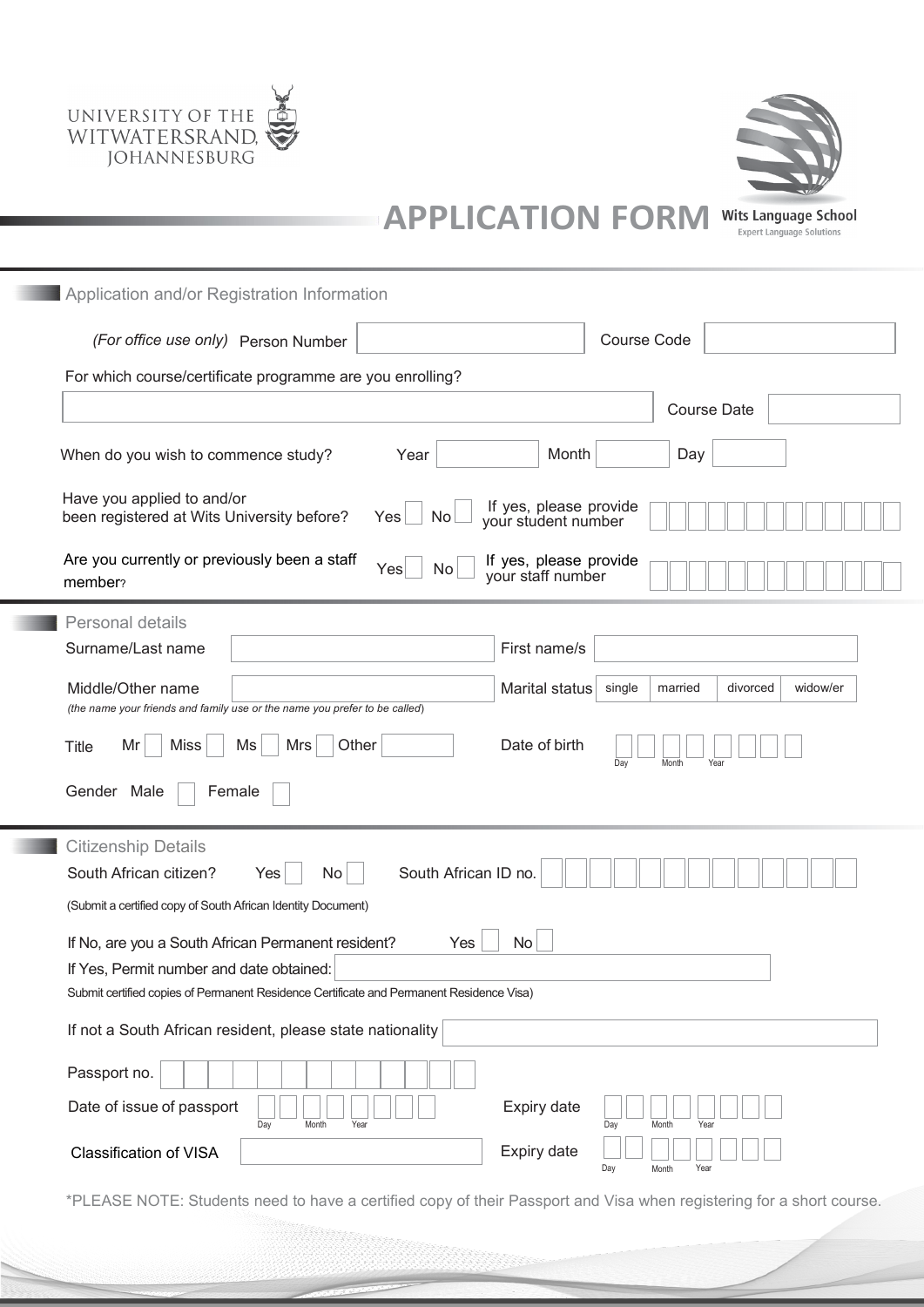# General Background

# Population Group (*required by Government for statistical purposes)*

| Religion<br>Home language<br>Disability / Special Needs<br>Contact details<br>Home Tel<br>Fax<br>Cell<br>Email<br>Work Tel<br>Fax<br>Email                     |  |  |  |  |  |  |  |
|----------------------------------------------------------------------------------------------------------------------------------------------------------------|--|--|--|--|--|--|--|
|                                                                                                                                                                |  |  |  |  |  |  |  |
|                                                                                                                                                                |  |  |  |  |  |  |  |
|                                                                                                                                                                |  |  |  |  |  |  |  |
|                                                                                                                                                                |  |  |  |  |  |  |  |
|                                                                                                                                                                |  |  |  |  |  |  |  |
|                                                                                                                                                                |  |  |  |  |  |  |  |
|                                                                                                                                                                |  |  |  |  |  |  |  |
|                                                                                                                                                                |  |  |  |  |  |  |  |
| <b>Residential address</b>                                                                                                                                     |  |  |  |  |  |  |  |
| Postal code                                                                                                                                                    |  |  |  |  |  |  |  |
| Postal address                                                                                                                                                 |  |  |  |  |  |  |  |
| Postal code                                                                                                                                                    |  |  |  |  |  |  |  |
|                                                                                                                                                                |  |  |  |  |  |  |  |
| Next- of-kin details<br>Surname/Last name<br>First name/s                                                                                                      |  |  |  |  |  |  |  |
|                                                                                                                                                                |  |  |  |  |  |  |  |
| Middle/Other name<br>Marital status<br>single<br>married<br>divorced<br>widow/er<br>(the name your friends and family use or the name you prefer to be called) |  |  |  |  |  |  |  |
| Gender<br>Male<br>Female<br>Miss<br>Mrs<br>Other<br>Mr<br>Ms<br><b>Title</b>                                                                                   |  |  |  |  |  |  |  |
| South African ID no.                                                                                                                                           |  |  |  |  |  |  |  |
| Relationship to applicant                                                                                                                                      |  |  |  |  |  |  |  |
| Home Tel<br>Fax<br>Cell                                                                                                                                        |  |  |  |  |  |  |  |
| Email                                                                                                                                                          |  |  |  |  |  |  |  |
| <b>Residential Address</b>                                                                                                                                     |  |  |  |  |  |  |  |
| Postal Code                                                                                                                                                    |  |  |  |  |  |  |  |
|                                                                                                                                                                |  |  |  |  |  |  |  |
| How did you hear about Wits Language School?                                                                                                                   |  |  |  |  |  |  |  |
| Family/Friend<br>Magazine<br>Newspaper<br>Social media<br>Internet<br>Other - please specify                                                                   |  |  |  |  |  |  |  |
| Please specify<br><b>E</b> Please specify<br>which one<br>which one                                                                                            |  |  |  |  |  |  |  |
| Promotion code<br>Referred by                                                                                                                                  |  |  |  |  |  |  |  |
|                                                                                                                                                                |  |  |  |  |  |  |  |
|                                                                                                                                                                |  |  |  |  |  |  |  |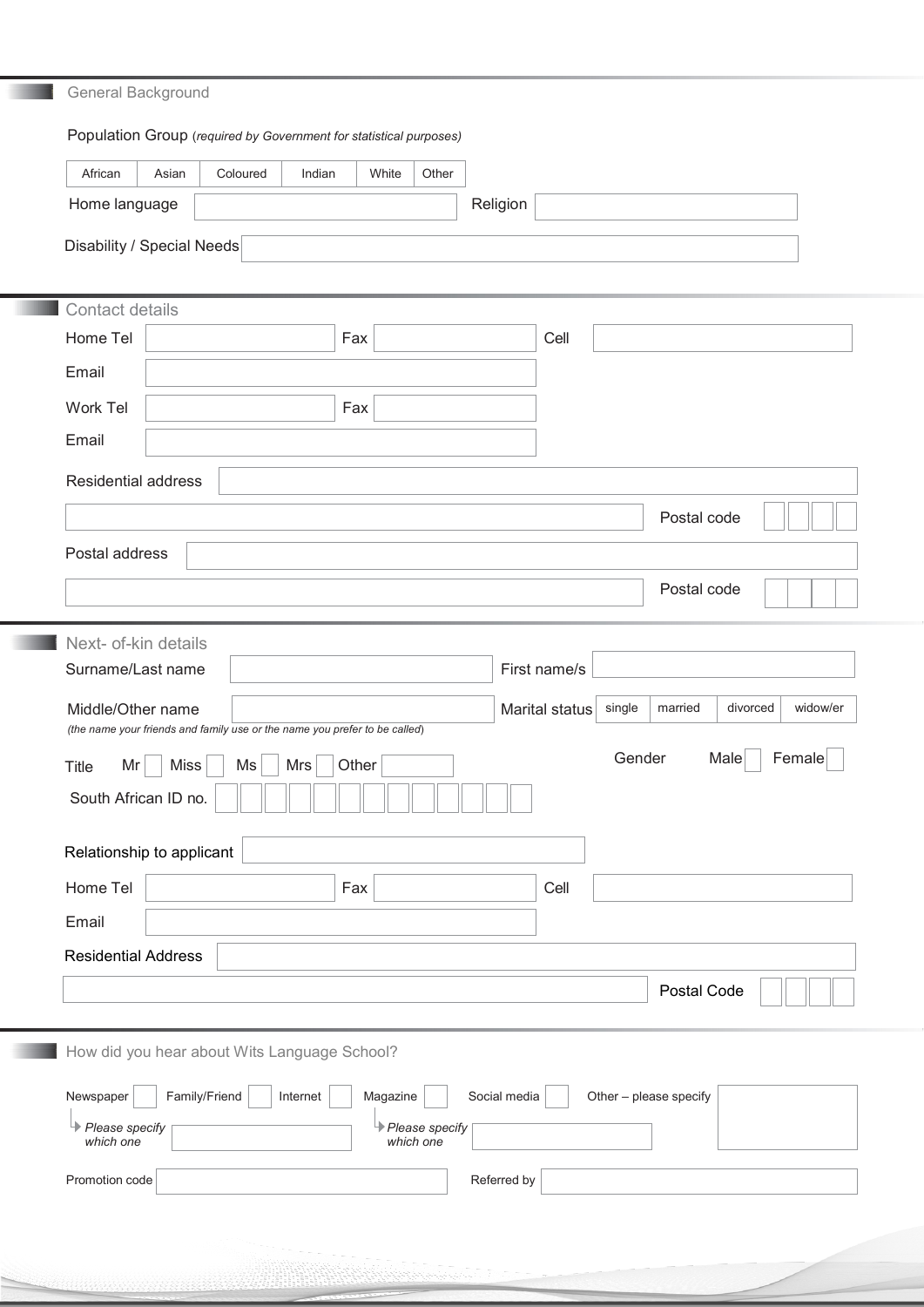| Details of person/company responsible for payment |  |     |      |             |  |  |  |  |
|---------------------------------------------------|--|-----|------|-------------|--|--|--|--|
| Company Name                                      |  |     |      |             |  |  |  |  |
| Name and Surname                                  |  |     |      |             |  |  |  |  |
| Position                                          |  |     |      |             |  |  |  |  |
| Contact details: Tel                              |  | Fax | Cell |             |  |  |  |  |
| Email                                             |  |     |      |             |  |  |  |  |
| Contact person                                    |  |     |      |             |  |  |  |  |
| Physical address                                  |  |     |      |             |  |  |  |  |
|                                                   |  |     |      | Postal code |  |  |  |  |
| Postal address                                    |  |     |      |             |  |  |  |  |
|                                                   |  |     |      | Postal code |  |  |  |  |

# **Payment details**

Once you have been accepted to register for the course, you will receive further details and instructions regarding the required fee payment on an official Tax Invoice.

*Proof of payment must be emailed 2 weeks prior to commencement date of the course to wls@wits.ac.za.*

*Should a direct deposit and/or electronic transfer be made, please provide proof of payment by quoting "Your invoice number" as a reference.*

# **Declaration**

I ………………………………………….................................................................hereby certify that the information provided above is accurate and complete in all respects and agree to be bound by it.

I agree to abide by all policies, rules, regulations and procedures of Wits University.

I confirm that I, *the student and/or sponsor,* have provided accurate information and comply with being a student at Wits Language School.

I confirm that, I have read and understood the terms and conditions and the legal declaration of indemnity and undertaking.

I hereby give consent to the processing of my personal information for the purposes pertaining to my application and/or registration at Wits Language School.

.................................................. Signature of student

.................................................. Signature of the sponsor

Date

.................................................. Date